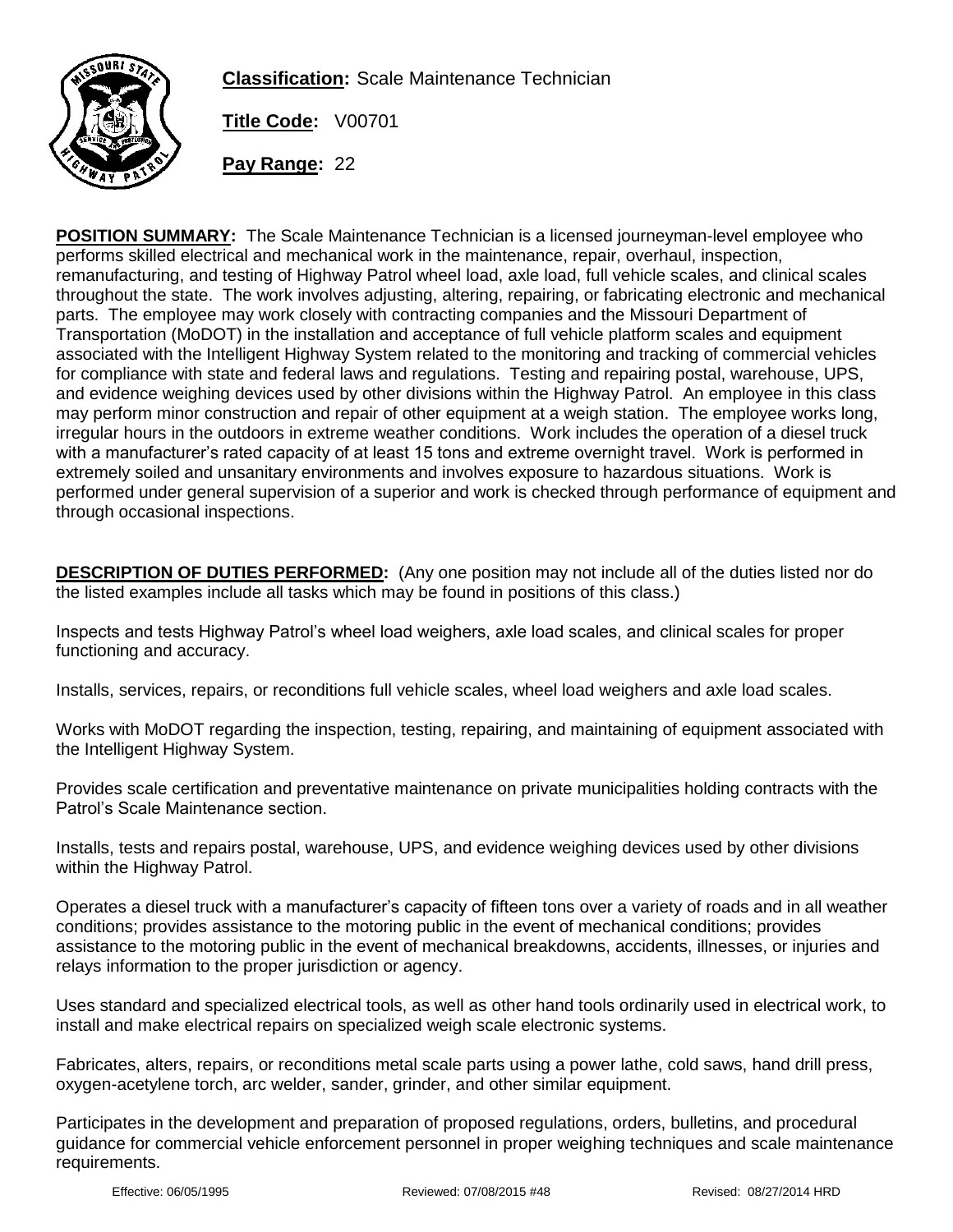## **Classification:** Scale Maintenance Technician **Page 2 Page 2**

Prepares proper computerized maintenance records for the department, other regulatory agencies, prosecuting officials, courts, etc., and provides court testimony in support of the accuracy and testing of the Patrol's weigh scales.

Jointly, with MoDOT, approves the installation of new axle load scales at weigh stations, as authorized or required.

Collects and sorts information from MoDOT weigh-in-motion and vehicle classifiers to determine commercial vehicle traffic volumes and peak travel time throughout the state for statistical purposes.

Maintains a record of the amount of materials used in the performance of job duties; compiles periodic reports.

Performs minor construction and installation of other equipment at weigh stations.

Performs other related work as assigned.

**REQUIRED KNOWLEDGE, SKILLS, AND ABILITIES:** Working knowledge of the occupational hazards and safety precautions associated with scale maintenance and repair.

Working knowledge of the methods, practices, tools, and materials used in the installation, repair, and maintenance of axle load and wheel load weigh scales.

Possess the skill to make involved calculations in installing mechanical and electrical weigh scale equipment and to find and repair mechanical and electrical defects on highly specialized weigh scale equipment.

Possess the skill to work from drawings, blueprints, wiring diagrams, and specifications in order to estimate, plan, and lay out scale maintenance work.

Ability to read English effectively.

Ability to communicate effectively in oral and written form and to understand and effectively carry out oral and written instructions.

Ability to prioritize, organize, and plan work effectively.

Ability to effectively and professionally supervise the work of others.

Ability to make decisions in accordance with laws, policies, and regulations and apply these to work problems.

Ability to keep inventory of supplies and place orders to replenish supplies in a timely manner.

Ability to operate a diesel truck with a manufacturer's capacity of 15 tons over a variety of roads and in all weather conditions.

Ability to work in extremely soiled and unsanitary environments, inclement weather conditions, and hazardous situations.

Ability to work with a variety of tools in the performance of duties (e.g., electrical tools, hand tools, electric saws, hand drill, drill press, oxygen-acetylene torch, arch welder, sander, grinder, etc.).

Ability to perform extensive job-related travel.

Ability to attend meetings and represent the Patrol on matters relating to technical specifications, tolerances, and other technical requirements for wheel load weighers and axle load scales.